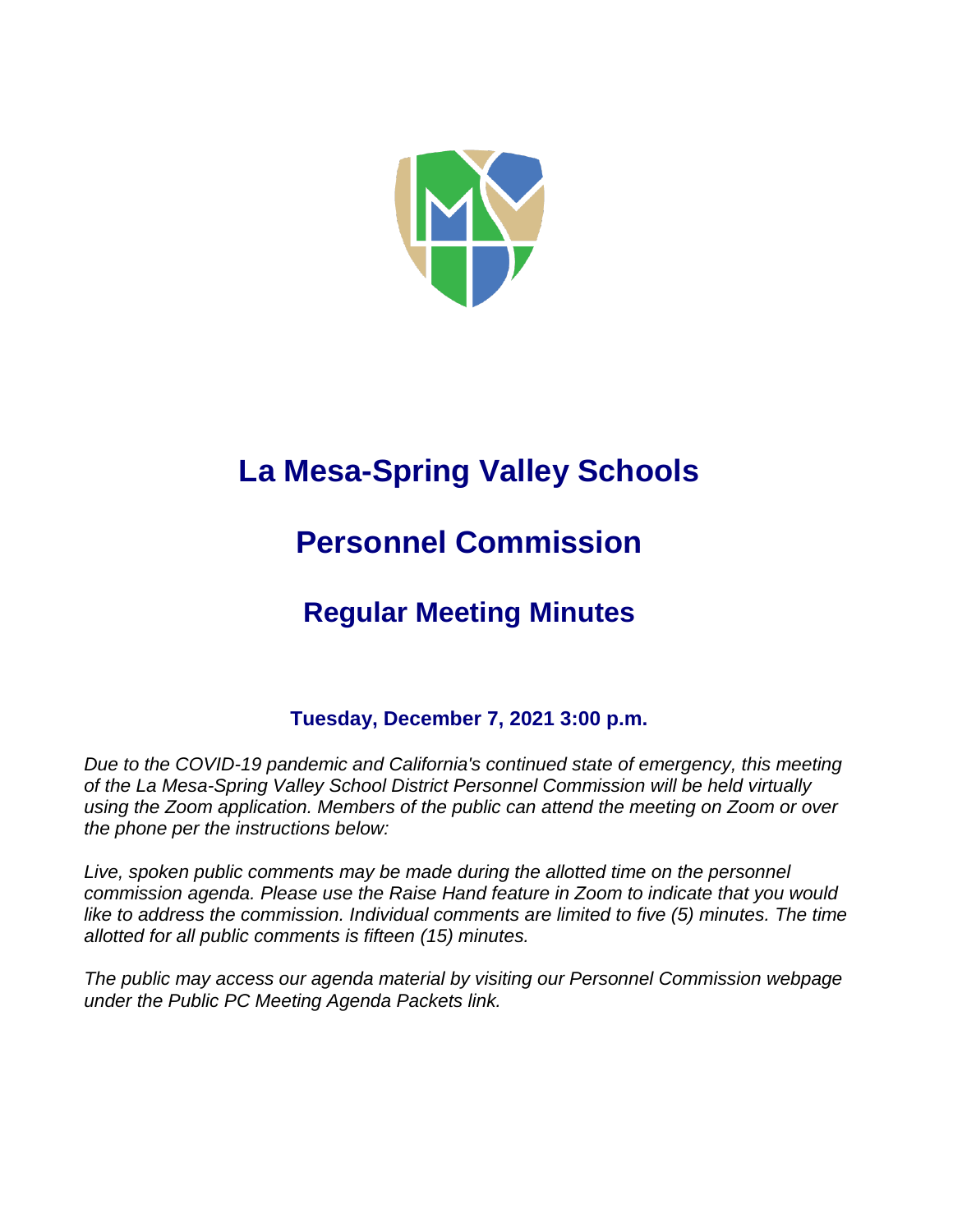*When there is a need for the Chairman to pass the gavel to a Commission Member, this action shall be automatic without need for a formal motion.*

#### *OPENING PROCEDURE*

- **1. The meeting of the December 7, 2021 was called to order at 3:01 p.m. by Commission Chair Jeremy Martinson.**
- **2. The Pledge of Allegiance was led by Vice Commission Chair Steve Babbitt.**
- **3. Roll Call/Establishment of a Quorum**

| Jeremy Martinson, Chair   | present | absent |
|---------------------------|---------|--------|
| Steve Babbitt, Vice Chair | present | absent |
| Patricia Ridenour, Member | present | absent |

#### *ACTION SESSION*

**4. Approve the Agenda of the December 7, 2021 Regular Meeting** 

*It was moved by Ridenour, seconded by Babbitt, to approve the agenda of the December 7, 2021 regular meeting. Steve Babbitt-Aye Jeremy Martinson-Aye Passed with two Ayes*

#### **5. Approve the Minutes of the November 16, 2021 Regular Meeting** *It was moved by Babbitt, seconded by Martinson, to approve the minutes of the November 16, 2021 regular meeting. Steve Babbitt-Aye Jeremy Martinson-Aye Passed with two Ayes*

**6. Adoption – Resolution 21 – 22 – 03 to Permit Temporary Teleconference Meetings During Identified State of Emergency Pursuant to AB 361 and Government Code 54953 (e)**

*It was moved by Babbitt, seconded by Martinson, to Adopt Resolution 21-22-02 to Permit Temporary Teleconference Meetings During Identified State of Emergency Pursuant to AB 361 AND Government Code 54953 (e) Steve Babbitt-Aye. Jeremy Martinson-Aye*

*Passed with two Ayes*

#### *INFORMATION SESSION*

**7. Items from the Floor**  *None*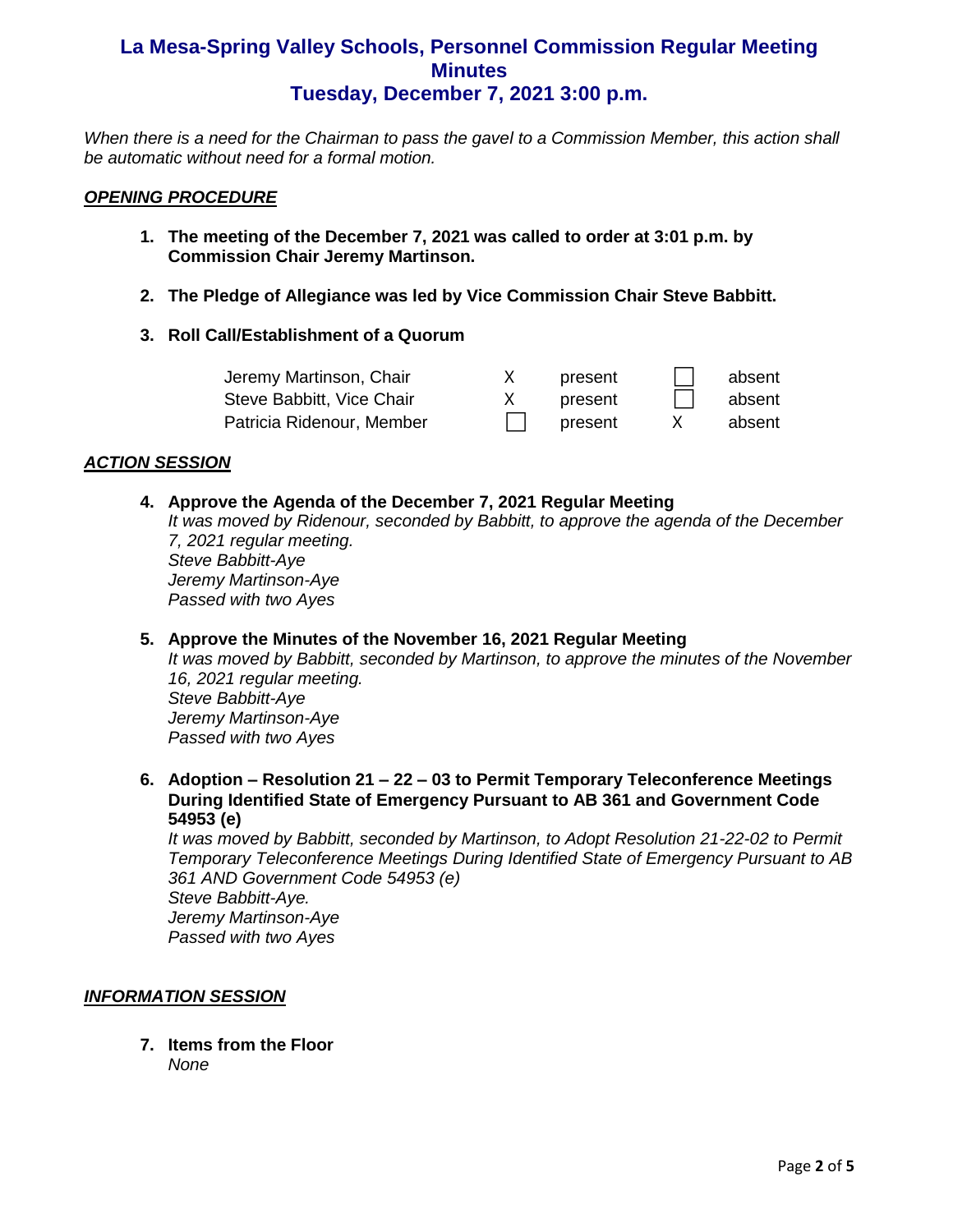#### **8. Information Items**

- District Update
	- **EXECTS:** Assistant Superintendent, Human Resources, Dr. Ernesto Villanueva, advised most of the District's team are participating in interest-based bargaining with the Teacher's Association and will move into Interest-based bargaining with the CSEA in the next couple of days and into the weekend. In addition, Villanueva advised he has been working closely with Dr. Meg Jacobson to work through the upcoming transition with Human Resources
	- Assistant Superintendent, Business Services, Jennifer Nerat *None*
- CSEA Update Chapter 419 President, Ahmad Swinton *None*
- Personnel Update Director, Classified Personnel, Andrea Rivera, advised not much time has passed between their last meetings and this one due to the Thanksgiving holiday but they have been working on tying up loose ends as they approach the end of the calendar year. Due to the brief duration between their meetings, she has removed the staff update for this month. Rivera added, Ali Junker, HR Analyst and Tina Cano, HR Specialist will resume their regular updates in January. In addition, at their January meeting, she will provide more information about testing in foreign languages in hopes of gaining final approval.

Rivera expressed her appreciation to Villanueva for the time they have spent working together and she expressed her well wishes for his future endeavors. Lastly, Rivera also expressed gratitude for the hard work of her team, Junker and Cano.

• Personnel Commissioner Update – Personnel Commissioners *None*

#### *ACTION SESSION*

#### **9. Swearing in of the Jointly Appointed Commissioner**

Rivera advised she received correspondence on November 23, 2021 from the Superintendent of Schools reappointing Commissioner Jeremey Martinson to the Jointly Appointed Commissioner Seat for a term beginning December 1, 2021 and ending December 1, 2024. Commissioner Martinson read and swore the oath.

#### **10. Election of Officers**

*It was moved by Babbitt, seconded by Martinson to Elect and Approve Jeremy Martinson to be Chairperson of the Personnel Commission for the 2021 term. Steve Babbitt-Aye Jeremy Martinson-Aye Passed with two Ayes*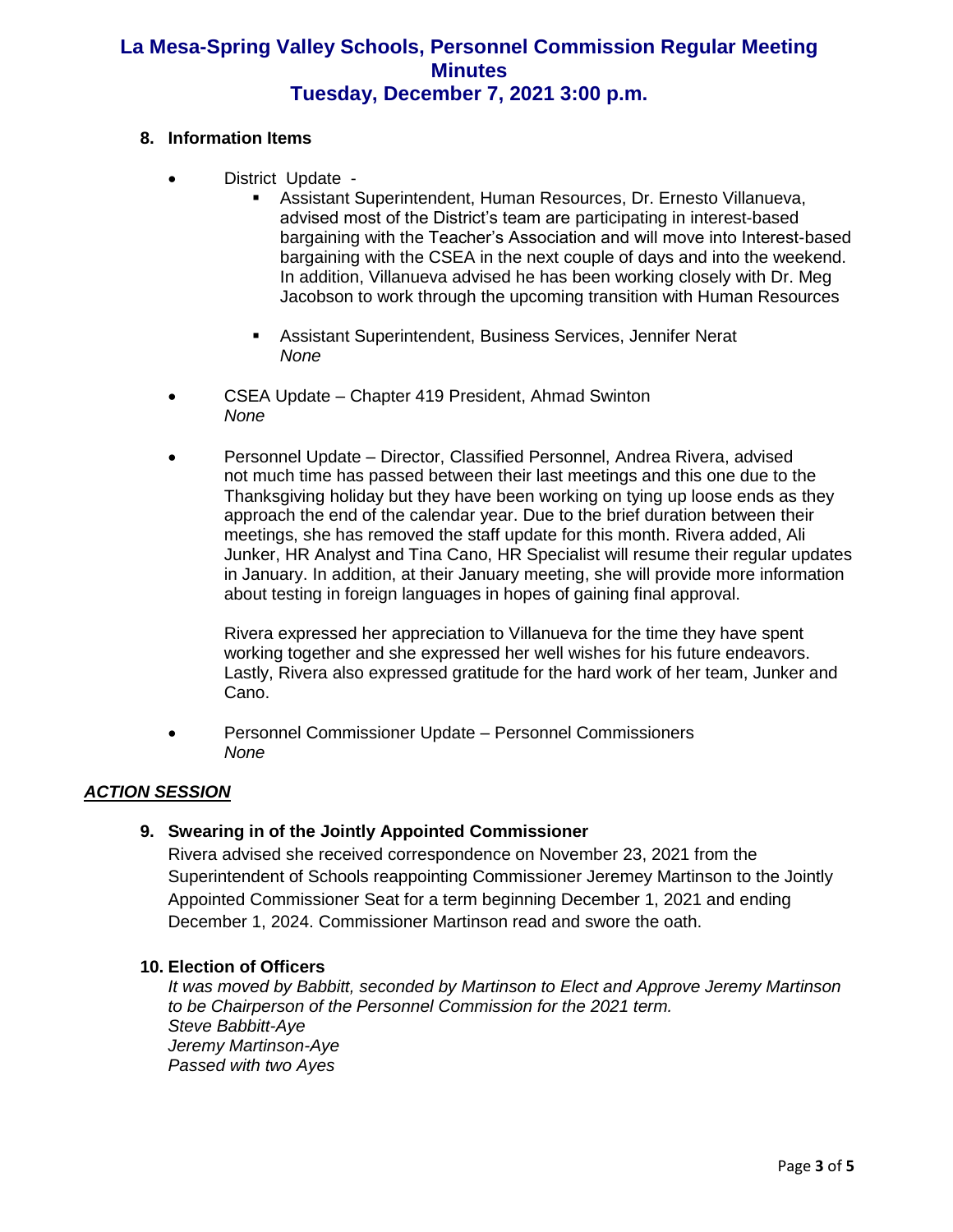#### **11. Election of Officers**

*It was moved by Martinson, seconded by Babbitt to Elect and Approve Steve Babbitt to be Vice-Chairperson of the Personnel Commission for the 2021 term. Jeremy Martinson-Aye Steve Babbitt-Aye Passed with two Ayes*

#### **12. Approval of the 2022 Personnel Commission Regular Meeting Schedule**

| 3:00 p.m.   |
|-------------|
| $3:30$ p.m. |
| $3:30$ p.m. |
| $3:30$ p.m. |
| $3:30$ p.m. |
| 3:30 p.m.   |
| 3:30 p.m.   |
| $3:30$ p.m. |
| 3:30 p.m.   |
| $3:30$ p.m. |
| 3:30 p.m.   |
| $3:30$ p.m. |
|             |

*It was moved by Babbitt, seconded by Martinson to Approve the 2022 Personnel Commission Regular Meeting Schedule. Steve Babbitt-Aye Jeremy Martinson-Aye Passed with two Ayes*

#### **13. Approve the Following Examination Announcements**

#### • **Health/Attendance Technician**

*It was moved by Babbitt, seconded by Martinson to Approve the Examination Announcements. Steve Babbitt-Aye Jeremy Martinson-Aye Passed with two Ayes*

#### **14. Approve the Following Eligibility Lists**

- **Campus Attendant- La Mesa Dale**
- **Custodian**
- **Extended School Services Assistant Lead**
- **Skilled Maintenance Worker II**

*It was moved by Babbitt, seconded by Martinson to Approve the Eligibility Lists. Steve Babbitt-Aye Jeremy Martinson-Aye*

*Passed with two Ayes*